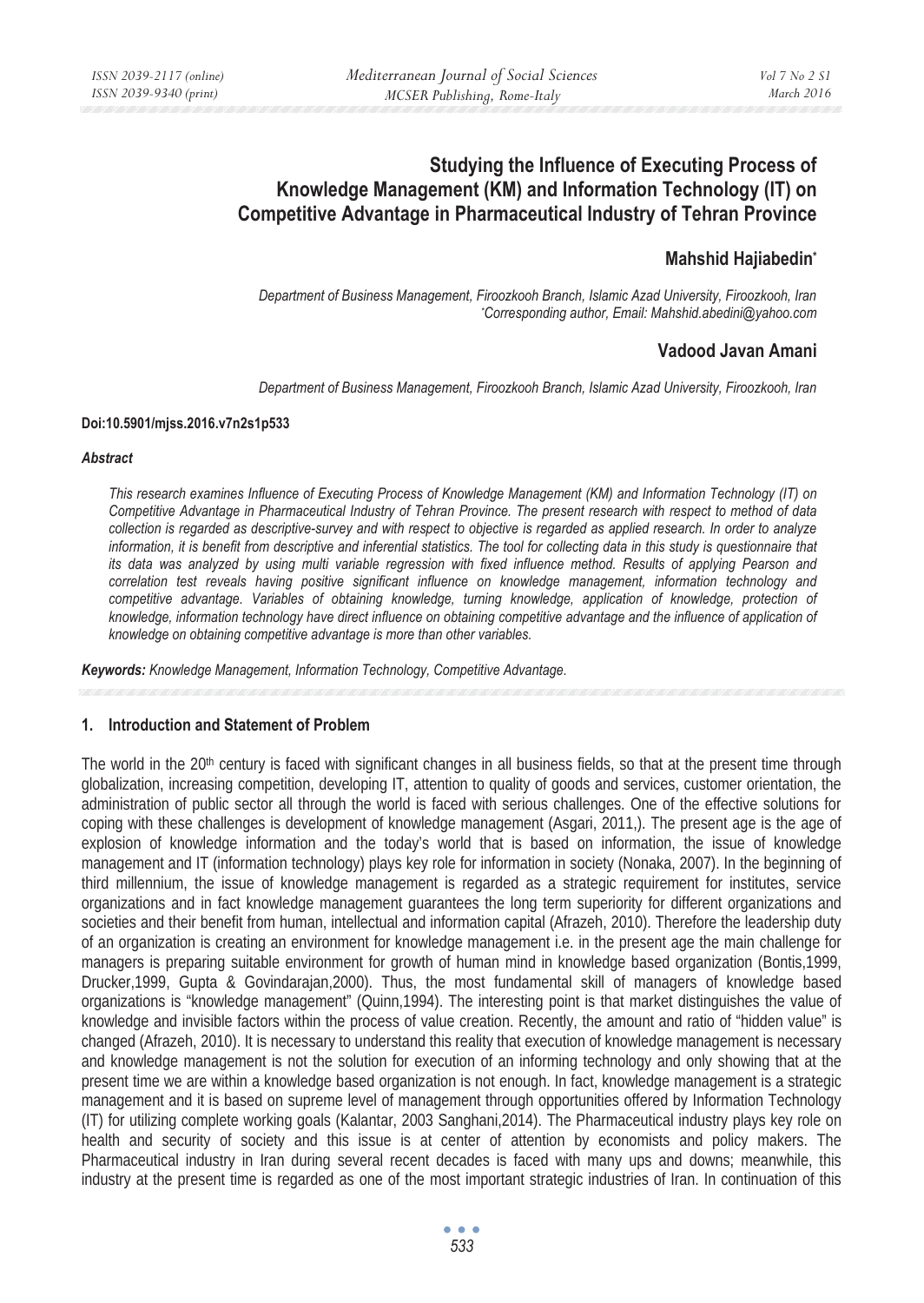| ISSN 2039-2117 (online) | Mediterranean Journal of Social Sciences | Vol 7 No 2 S1 |
|-------------------------|------------------------------------------|---------------|
| ISSN 2039-9340 (print)  | MCSER Publishing, Rome-Italy             | March 2016    |

article through examining the statement of problem, literature review, offering models for examining the influence of application of knowledge management and information technology on obtaining competitive advantage, the methodology is offered. Upon analyzing the collected data, the results of research are discussed and results of research with some recommendations are offered in the final section of research.

# **2. Theoretical Fundamentals of Research**

#### *2.1 Knowledge Management*

This term is defined as being informed of the available knowledge in organization, creating, sharing, transferring and application of available knowledge, obtaining and saving new knowledge. These activities are performed within process of organizational learning in compliance with culture and strategy (Sallis & Jones, 2002, McEvily & Chakravarthy,2002).

#### *2.2 Acquiring Knowledge*

This term is defined as processes applied for obtaining knowledge that may be describes with words having same meaning including: obtaining, searching, producing and cooperation (Gold *et al.,* 2001).

### *2.3 Turning Knowledge*

This term is defined as processes applied for obtaining useful available knowledge (Gold *et al* .,2001). Japanese management researches of Nonaka and Takouchi have strong influence on discussion of knowledge management. The concept of hidden knowledge and obvious knowledge was raised by Nonaka for planning the theory of organizational learning. According to the statements of Nonaka from knowledge, the human knowledge is created and developed within social communication with implied knowledge. Nonaka and Takouchi (1995) have called this communication as "process of turning knowledge".

#### *2.4 Knowledge Protection*

Knowledge protection is a series of processes that protects knowledge from illegal or unsuitable application or theft (Gold *et al.,* 2001). Maintaining knowledge consists of location of knowledge within a reservoir of knowledge that shows a type of lasting during time and this reservoir of knowledge maybe a person or an informational system. The maintained knowledge is obtained through observing experiences and activities (Sedra & Gable, 2010).

#### *2.5 Knowledge Application*

Knowledge application consists of activities that shows organization has applied from knowledge. Some of the cases for application of knowledge is application of new ideas of employees at different processes and working methods of organization, improving organizational performance, making effective decisions, solving problems and attention to selling organizational knowledge(Zheng & Mclean,2011).

#### *2.6 Information Technology*

Studies by N Venkatraman from university of MIT in the year 1991 revealed that organizations in late 1990's and the beginning of 20<sup>th</sup> century are faced with a critical stage for application of technology and information technology is referred to some technologies that prepare required facilities for collecting, accumulating, processing and distributing information. This technology is based on computer and long distance communication (Sivan george,1998). Basically, computers are in charge of processing and accumulating information and prepare the ability of long distance communication and distributing information at broad level. Generally, any equipment, system or subsystems benefiting from equipment for obtaining, saving, manipulating, managing, controlling, showing, changing, transacting or receiving data or information by the executive institutes, are called Information Technology (Savery & Lawson, 2001, Javaheri,2010).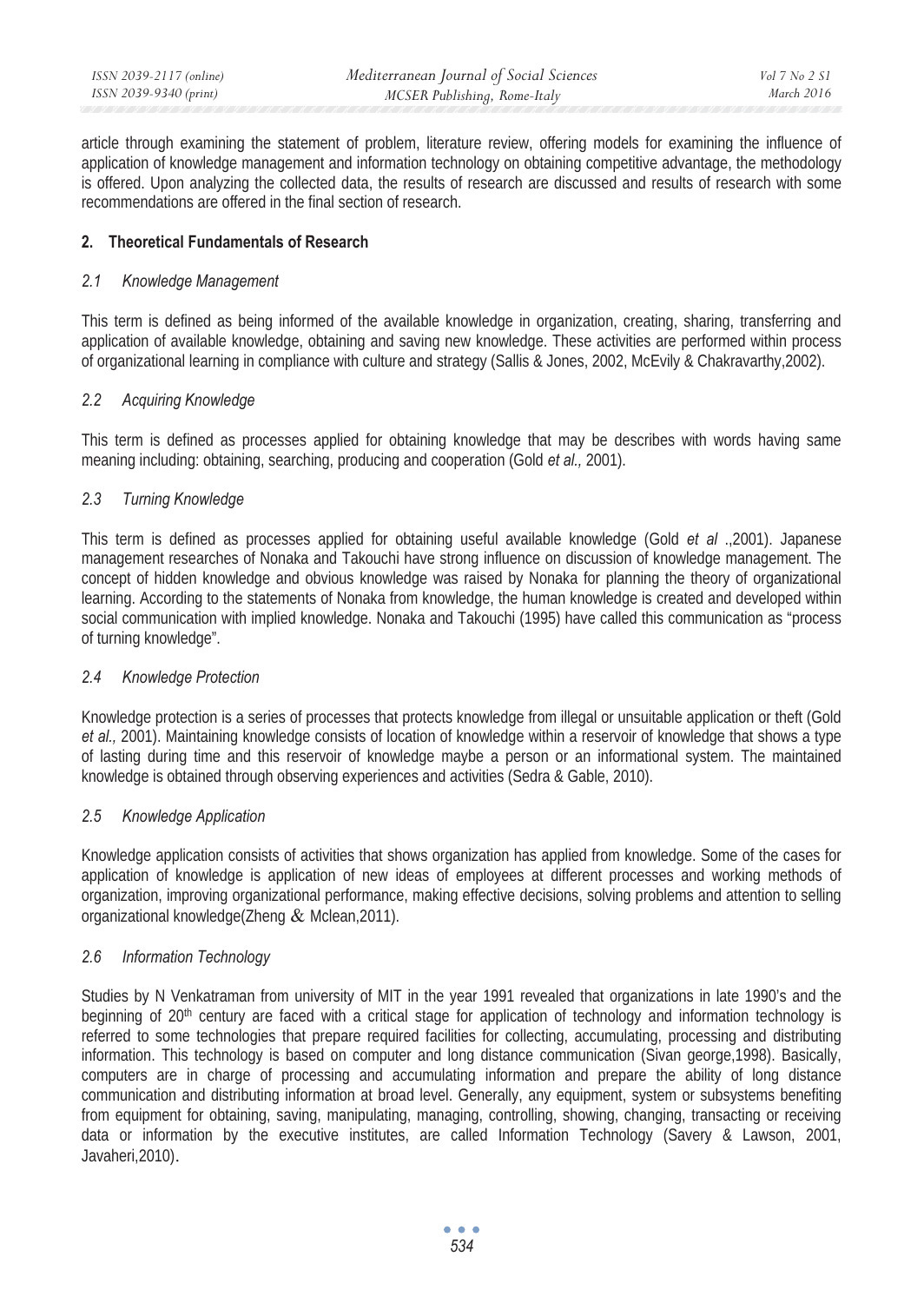#### *2.7 Information Technology and Knowledge Management*

Knowledge management based on processing information or increasing level of organizational learning has close relationship with information technology and even in case of lack of having a specified and comprehensive definition of knowledge management, there are many synonym words. Thus, one of the effective key factors on execution of knowledge management is information technology. In order to implement knowledge management, it is required for different tools and techniques that are supported by information technology (Sharifzadeh & Bodladi, 2008).

### *2.8 Competitive Advantage*

According to the definition of Martz, competitiveness is equivalent to economic power of a qualified person or thing against its rivals in market for supplying goods, services, skills and ideas beyond the geographical borders (Zheng & Mclean, 2011). Competitiveness at enterprise level is regarded as ability of an enterprise for designing, producing, marketing and selling products more than rivals. Christinas states that government is able to compete with Faculty of Commerce of Harvard University, if there enterprises are able to compete. Porter states that this is the enterprise that is competing in market rather than the government. Mcgahan in his research showed that 36% variance of profit making depends on inner properties of companies and their activities (Mcgahan, 2006).

### **3. Research Background**

Many researches were carried out in relation to knowledge management and competitiveness; nevertheless, a few researches have dealt with relationship of these 2 issues and information technology. In a research that was carried out in the year 2006 among 25 small and medium size enterprises in America, it was found out that knowledge management is not applicable in small and medium size enterprises as large enterprises and in case of assuming that knowledge management is executed in small and medium size enterprises as large enterprises, such assumption is totally wrong. These companies are aware that they have limited resources; therefore, due to these limitations, they shall have high level of creativity (Desouza & Awazu, 2006). Catridi in the year 2010 carried out research with title of "knowledge management as permanent competitive advantage in steel industry" and this study was performed on facilities of producing steel in South of Africa and a factory established in Brazil. This research has qualitative and quantitative approach. Researchers in order to collect the required data, benefit from questionnaire form. In quantitative approach the data are shown as numbers and digits. Findings reveal that there is significant difference between application of knowledge management as permanent competitive advantage among steel companies of Brazil and South Africa, so that the maturity age of knowledge management and organizational learning of Molad institute in Brazil is higher than South African institutes. Saedi, Mehdi, Nadalipour and Hamid (2006) in a research with title of "model of implementing knowledge management in Iran Khodro Co. based on learning and basic viewpoint toward company applying information technology" concluded that through applying 5 stages development model including: generation (emergence), improvement (development) transaction (exchange) integration, it is possible to apply knowledge management in organization with the purpose of obtaining competitive advantage and also through depending on organizational references and their improvement and qualification of organization, the knowledge management is developed based on process of learning and information technology. Piravi (2007) in a research with title of "designing knowledge management systems by using multi factor system technology for same specialty groups" believed that according to the results of research the recommended system may be complementary system for knowledge management among large organizations that facilitates transferring and sharing knowledge among employees and the system through more exact and optimum search, is able to support the relationship between same specialty groups. Mehdavi in the year 2009 carried out research about knowledge management and competition strategy of university and role on strategic factors and examined the relationship between competition strategy and knowledge management strategy by using review of theoretical basis and strategic factors. Results of this research showed that organizations that their purpose is efficiency, are mainly focused on encoding knowledge and organizations that are in search of discrimination are mainly focused on order production strategy. According to the literature review, it is stated that the following conceptual model is selected for the present research that deals with studying the influences of knowledge management and information technology for obtaining competitive advantage. In this model, the information technology and knowledge management are independent variables and competitive advantage is dependant variable.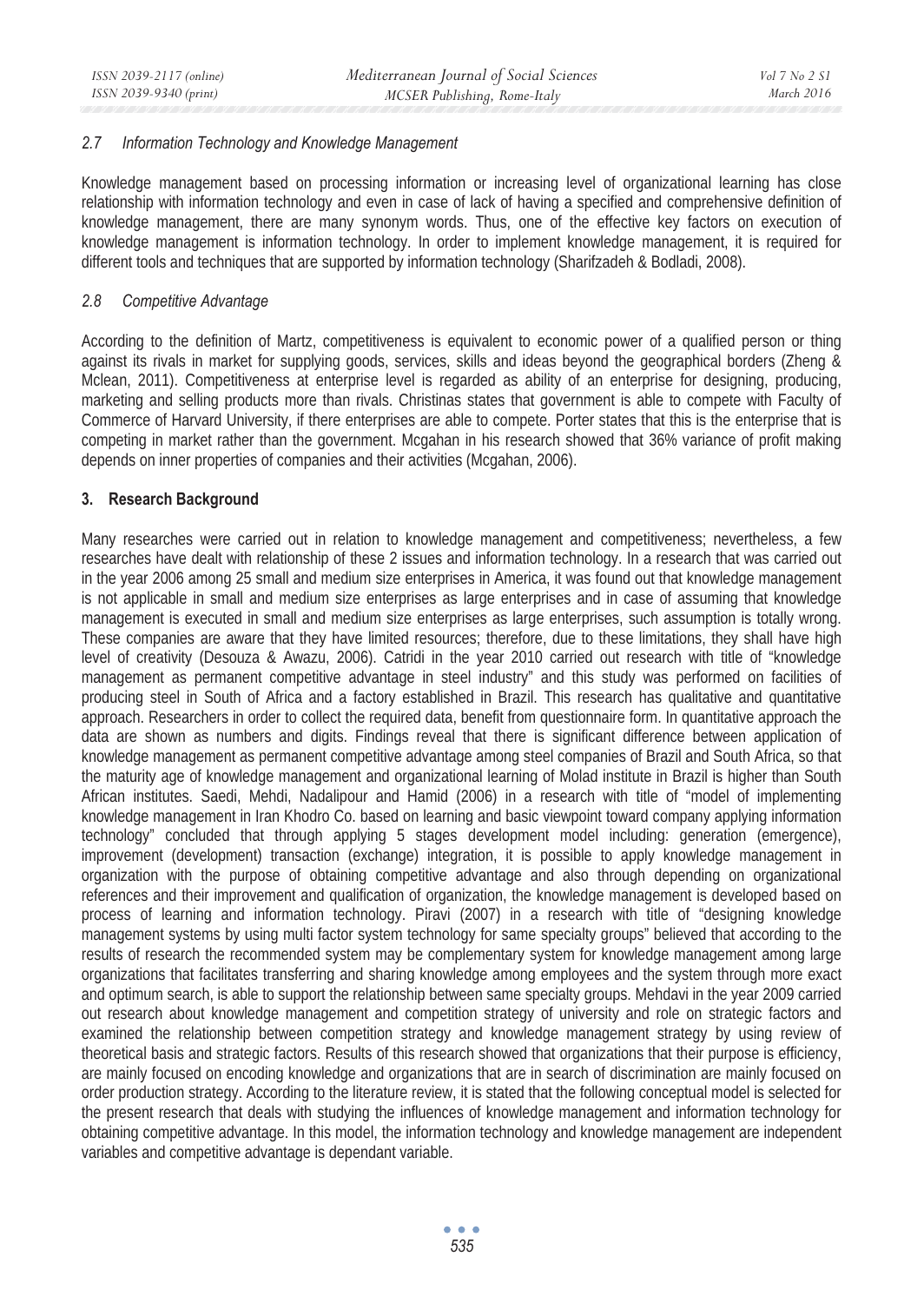

Conceptual Model Research (Nguyen, 2009)

# **4. Research Hypothesis**

- 1- The process of obtaining knowledge has positive significant influence on obtaining competitive advantage among pharmacy industry.
- 2- The process of exchanging knowledge has positive significant influence on obtaining competitive advantage among pharmacy industry.
- 3- The process of knowledge application has positive significant influence on obtaining competitive advantage among pharmacy industry.
- 4- The process of knowledge protection has positive significant influence on obtaining competitive advantage among pharmacy industry.
- 5- The process of information technology has positive significant influence on obtaining competitive advantage among pharmacy industry.

### **5. Research Methodology**

The present research with respect to data collection is regarded as descriptive-survey research and with respect to purpose is regarded as applied research. In this research, it is benefit from 2 classes of information including: elementary information and secondary information for obtaining to the purpose such as: library method (books, articles…) field method (questionnaire). In this research it is benefit from questionnaire of following research: Thi Nguyet Que Nguyen 2010. Questionnaire was distributed by having 3 sections including: competitive advantage (4 questions), information technology (4 questions), knowledge management (16 questions dealing with obtaining knowledge, exchanging knowledge, knowledge protection and knowledge application). Whereas the questionnaire was standard, the validity and reliability of questionnaire was confirmed and reliability of questionnaire by using Alpha Cronbach and being calculated by SPSS software was obtained as 0.753. The researcher in order to determine volume sample by using Krejcie & Morgan table, total number of 132 members were elected and the following questionnaire was distributed and completed by 130 respondents and finally was analyzed. In this research, in order to analyze data it was benefit from descriptive and inferential statistics and by using descriptive statistics, the data was collected and demographic data was classified. In order to examine the relationship between research variables and hypothesis test, it was benefit from Eviwes software and Pearson correlation test.

#### **6. Analysis of Findings**

**Table 1:** Average Test

| Variable                    | Average | <b>Standard Deviation</b> | <b>Skewness</b> | <b>Kurtosis</b> |  |
|-----------------------------|---------|---------------------------|-----------------|-----------------|--|
| <b>Obtaining knowledge</b>  | 3.65    | 0.28                      | 0.21            | $-0.29$         |  |
| <b>Exchanging knowledge</b> | 3.25    | 0.27                      | 1.3             | 0.77            |  |
| Knowledge protection        | 3.35    | 0.28                      | 0.38            | $-0.46$         |  |
| Knowledge application       | 2.21    | 0.12                      | $-0.2$          | $-0.42$         |  |
| Information technology      | 3.27    | 0.36                      | $-0.36$         | $-0.19$         |  |
| Competitive advantage       | 2.94    | 0.15                      | $-0.28$         | $-0.33$         |  |

According to the table of descriptive statistics of research variables, the highest average of research is related to the

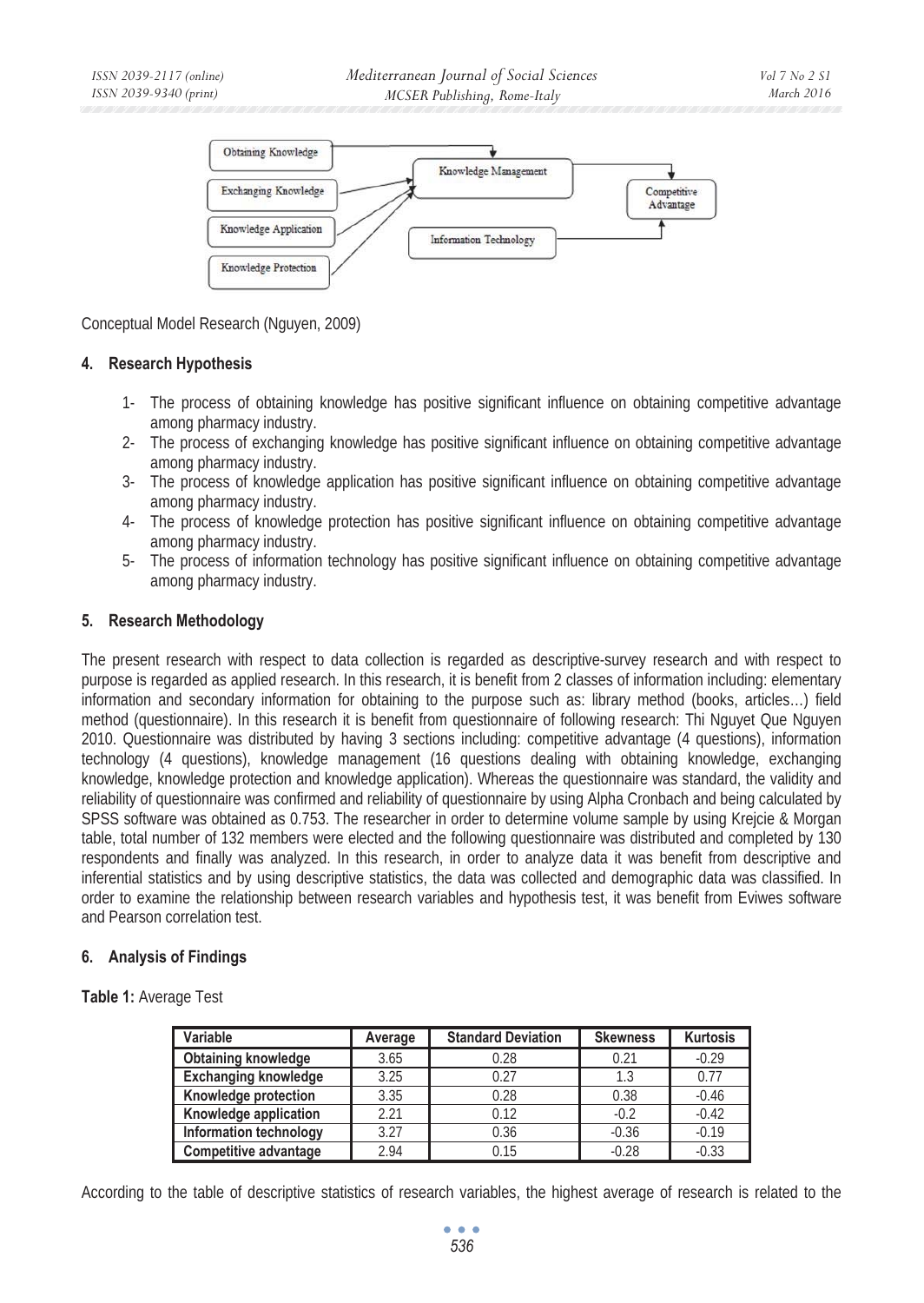variable of obtaining knowledge and the lowest average is related to the variable of knowledge application and also the variable of information technology has the highest standard deviation and the variable of knowledge application has the lowest standard deviation.

# **7. Normal Variable Test**

According to the output of SPSS software, it is possible to find out the normal distribution of selected variables, so that if signification level is higher than 0.05 the zero hypotheses is accepted and the claim of normal selected variable is confirmed.

# **Table 2:** Normal Variable Test

| Variables              | Kolmogorov-Smirnov test | Sig level | Result                    |
|------------------------|-------------------------|-----------|---------------------------|
| Obtaining knowledge    | 1.031                   | .238      | HO hypothesis is approved |
| Exchanging knowledge   | 712                     | .691      | H0 hypothesis is approved |
| Knowledge application  | .450                    | .299      | H0 hypothesis is approved |
| Knowledge protection   | .741                    | .642      | H0 hypothesis is approved |
| Information technology | 777                     | .582      | H0 hypothesis is approved |

# **Table 3:** Pearson Test

| Variables              | Pearson Coefficient | Sig level | Result                    |
|------------------------|---------------------|-----------|---------------------------|
| Obtaining knowledge    | 0.721               | 0.031     | H0 hypothesis is rejected |
| Exchanging knowledge   | 0.784               | 0.011     | H0 hypothesis is rejected |
| Knowledge application  | 0.655               | .299      | H0 hypothesis is rejected |
| Knowledge protection   | 0.791               | 0.000     | H0 hypothesis is rejected |
| Information technology | 0.798               | 0.042     | H0 hypothesis is rejected |

Whereas correlation coefficient in the aforesaid table for the variable of obtaining knowledge is 0.721, the variable of exchanging knowledge is 0.784, variable of knowledge application 0.655 and variable of knowledge protection is 0.791 and information technology is 0.798; therefore, it is concluded that the these variables have direct significant influence on obtaining competitive advantage.

# **8. Regression Significance Test**

According to the F statistics for the regression, whereas the sig. level of less than 0.05; the regression model is significant.

#### **9. Co-Linear Test**

Co-linear test for the research variables is offered in the following table.

**Table 4:** Co-Linear Test

| Model | Row | Specific Amount | Index of Status |
|-------|-----|-----------------|-----------------|
|       |     | 4.553           | 2.000           |
|       |     | 1.478           | 1.345           |
|       |     | 1.133           | 2.470           |
|       |     | .925            | 2.226           |
|       |     | .983            | 2.814           |
|       |     | 945             | 2.196           |

As it is obvious in this table, the specific amount shows the probability of domestic correlation between variables and whereas all indices are smaller than 15, this issue shows the lack of having co-linear relationship between independent variables.

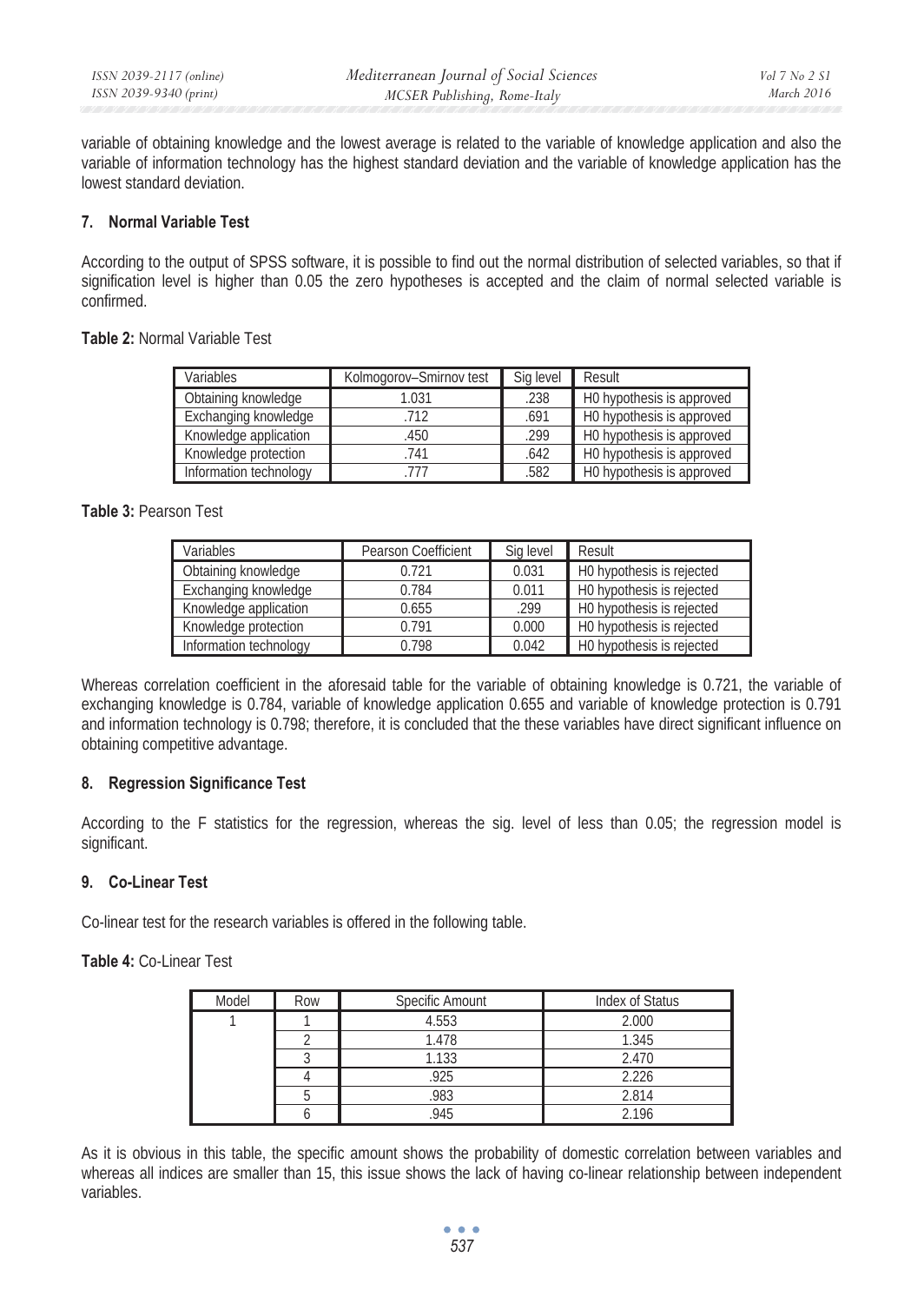#### **10. Lack of Self-Correlation Test**

Durbin–Watson statistics is offered in table that shows the self-correlation between research variables and whereas the level of this statistics in each of the tables is between 1.5 to 2.5 there is no self-correlation between research variables.

# **11. Hypothesis Test and Its Results**

H0: The variables of obtaining knowledge, exchanging knowledge, knowledge application, knowledge protection and information technology do not have influence on obtaining competitive advantage.  $H_0: \beta$ 

H1: The variables of obtaining knowledge, exchanging knowledge, knowledge application knowledge protection and, information technology have influence on obtaining competitive advantage.  $H_0 \neq \beta$ 

| <b>Type of Variable</b> |   | Symbol Name of variable           |       | Coefficient T statistics I | Sig level |
|-------------------------|---|-----------------------------------|-------|----------------------------|-----------|
| Dependant variable      |   | Obtaining competitive advantage   |       |                            |           |
| <b>Fixed amount</b>     | α | Alpha                             | 3.870 | 2.124                      | 0.000     |
| Independent variable    |   | Process of obtaining knowledge    | 0.454 | 1.175                      | 0.033     |
|                         |   | Process of exchanging knowledge   | 0.399 | 1.395                      | 0.012     |
|                         |   | Process of knowledge application  | 1.279 | 1.543                      | 0.000     |
|                         |   | Process of knowledge protection   | 0.184 | 1.217                      | 0.000     |
|                         |   | Information technology            | 0.321 | 1.413                      | 0.000     |
|                         |   | Durbin-Watson tables              | 1.722 |                            |           |
|                         |   | <b>F</b> statistics               | 1.145 |                            | 0.000     |
| lR.                     |   | Correlation coefficient           | 0.677 |                            |           |
| R Square                |   | Determining coefficient           | 0.573 |                            |           |
| R adjusted Square       |   | Balance determination coefficient | 0.756 |                            |           |

**Table 5:** The results of multivariate regression

According to this statistics, the variables of obtaining knowledge, exchanging knowledge, knowledge application, knowledge protection and information technology (p-value<5%) have significant influence on competitive advantage. According to the coefficient obtained from regression table, the variables of obtaining knowledge, exchanging knowledge, knowledge application, knowledge protection and information technology have direct influence on obtaining competitive advantage and the influence of process of knowledge application on competitive advantage is higher than other variables. According to the level of F statistics, the regression pattern is significant and according to the determination coefficient, these variables describe 57.3% changes of competitive advantage. Whereas level of Durbin-Watson tables is 1.5 to 2.5% it is concluded that there is no self-correlation between variables.

# **12. Conclusion & Recommendations**

According to the correlation test, the first hypothesis as having positive significant influence on process of obtaining knowledge on competitive advantage, whereas the unilateral significant level (0.031) is smaller than 0.05, the H0 is rejected i.e. by 95% certainty it is stated that the variable of process of obtaining knowledge has direct significant influence on obtaining competitive advantage. Whereas, the correlation coefficient of this test is 0.721 it is concluded that the variable of process of obtaining knowledge has direct significant influence on competitive advantage. According to the research hypothesis, it is concluded that obtaining to required knowledge about customers, creating new knowledge from the available knowledge, obtaining to knowledge about suppliers, distributing knowledge all through the organization, obtaining knowledge related to new products about this industry and exchanging knowledge among people, leads to obtaining competitive advantage.

According to the correlation test, the second hypothesis as having positive significant influence on process of exchanging knowledge on competitive advantage, whereas the unilateral significant level (0.021) is smaller than 0.05, the H0 is rejected i.e. by 95% certainty it is stated that the variable of process of exchanging knowledge has direct significant influence on obtaining competitive advantage. Whereas, the correlation coefficient of this test is 0.784 it is concluded that the variable of process of exchanging knowledge has direct significant influence on competitive advantage. In compliance with results of test it is concluded that establishing the processes of exchanging knowledge are processes that are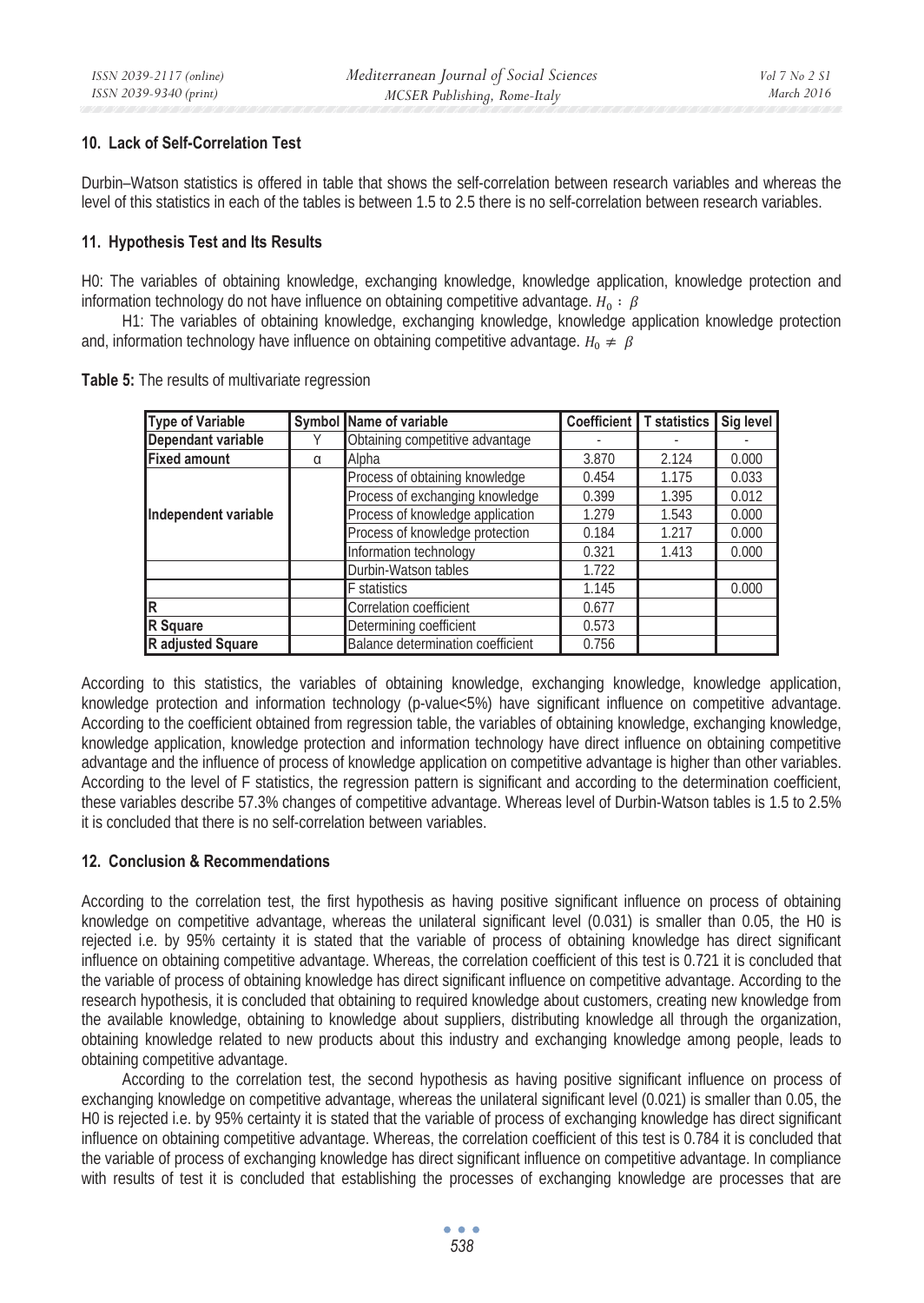moving toward obtaining useful available knowledge.

According to the correlation test, the third hypothesis as having positive significant influence on process of knowledge application on competitive advantage, whereas the unilateral significant level (0.011) is smaller than 0.05, the H0 is rejected i.e. by 95% certainty it is stated that the variable of process of knowledge application has direct significant influence on obtaining competitive advantage. Whereas, the correlation coefficient of this test is 0.655 it is concluded that the variable of process of knowledge application has direct significant influence on competitive advantage. In compliance with results of test it is concluded that if the process of sharing knowledge for manufacturing products and services and organizational activities for creating added value in organization, responding to knowledge related to customer, responding to technology related to rivals and responding to knowledge related to technology is higher, it may lead to obtaining competitive advantage.

According to the correlation test, the fourth hypothesis as having positive significant influence on process of knowledge protection on competitive advantage, whereas the unilateral significant level (0.000) is smaller than 0.05, the H0 is rejected i.e. by 95% certainty it is stated that the variable of process of knowledge protection has direct significant influence on obtaining competitive advantage. Whereas, the correlation coefficient of this test is 0.791 it is concluded that the variable of process of knowledge protection has direct significant influence on competitive advantage. In compliance with results of test it is concluded that if the level of protection of knowledge against unsuitable application or theft of knowledge inside or outside of organization, limitation of having access to knowledge resources by technology, password and protection of implied knowledge is higher, it may lead to competitive advantage.

According to the correlation test, the fifth hypothesis as having positive significant influence on process of information technology on competitive advantage, whereas the unilateral significant level (0.042) is smaller than 0.05, the H0 is rejected i.e. by 95% certainty it is stated that the variable of process of information technology has direct significant influence on obtaining competitive advantage. Whereas, the correlation coefficient of this test is 0.798 it is concluded that the variable of process of information technology has direct significant influence on competitive advantage. In compliance with results of test it is concluded that if technology of knowledge management is completed i.e. central processing, personal computer, Internet networks are efficient, it may act as powerful tool and having effective tools for knowledge management that enables acquiring, sharing and application of knowledge, it may lead to obtaining competitive advantage.

According to the multi-regression test between independent and dependant variable, results showed that the variables of obtaining knowledge, exchanging knowledge, knowledge application, knowledge protection against information technology (value<5%p) has significant influence on obtaining competitive knowledge. According to the results of research in regression table, the variables of obtaining knowledge, exchanging knowledge, knowledge application, protection of knowledge and information technology have direct influence on obtaining competitive knowledge and the influence of knowledge application on obtaining competitive advantage is higher than other variables.

#### **13. Recommendations**

- 1- According to the results first subsidiary hypothesis, some recommendations are offered for obtaining knowledge for the managers of pharmacy industry in Tehran including: Creating suitable opportunities for growth of implied knowledge as reference of inner organizational knowledge, establishing growth centers at research and development unit of organization as a place for supporting from new ideas, obtaining knowledge from outer organizational database, recognizing the value of knowledge of employees, supporting from innovation, producing new ideas and benefiting from thinking engine (center) of organization, benefiting from pattern of successful organizations
- 2- According to the results of second subsidiary research, some recommendations are offered for exchanging knowledge for the managers of pharmacy industry as follows: Creating effective culture within process of sharing knowledge, creating suitable opportunity for exchanging knowledge, experience and skill through working teams, holding sessions of exchanging ideas through electronic means, recognizing and sharing bylaws, documents and evidences related to each position, establishing bonus system based on level of exchanging knowledge in organization, having systematic viewpoint and open opportunity for learning and transferring knowledge, creating software databank, encouraging employees for up-to-dating their knowledge through communication with persons having specific knowledge, skill and expertise, holding program for job tours of company
- 3- According to the results of third subsidiary research, whereas the role of knowledge application on competitive advantage is higher than other indices; therefore, it is recommended to the managers of Pharmaceutical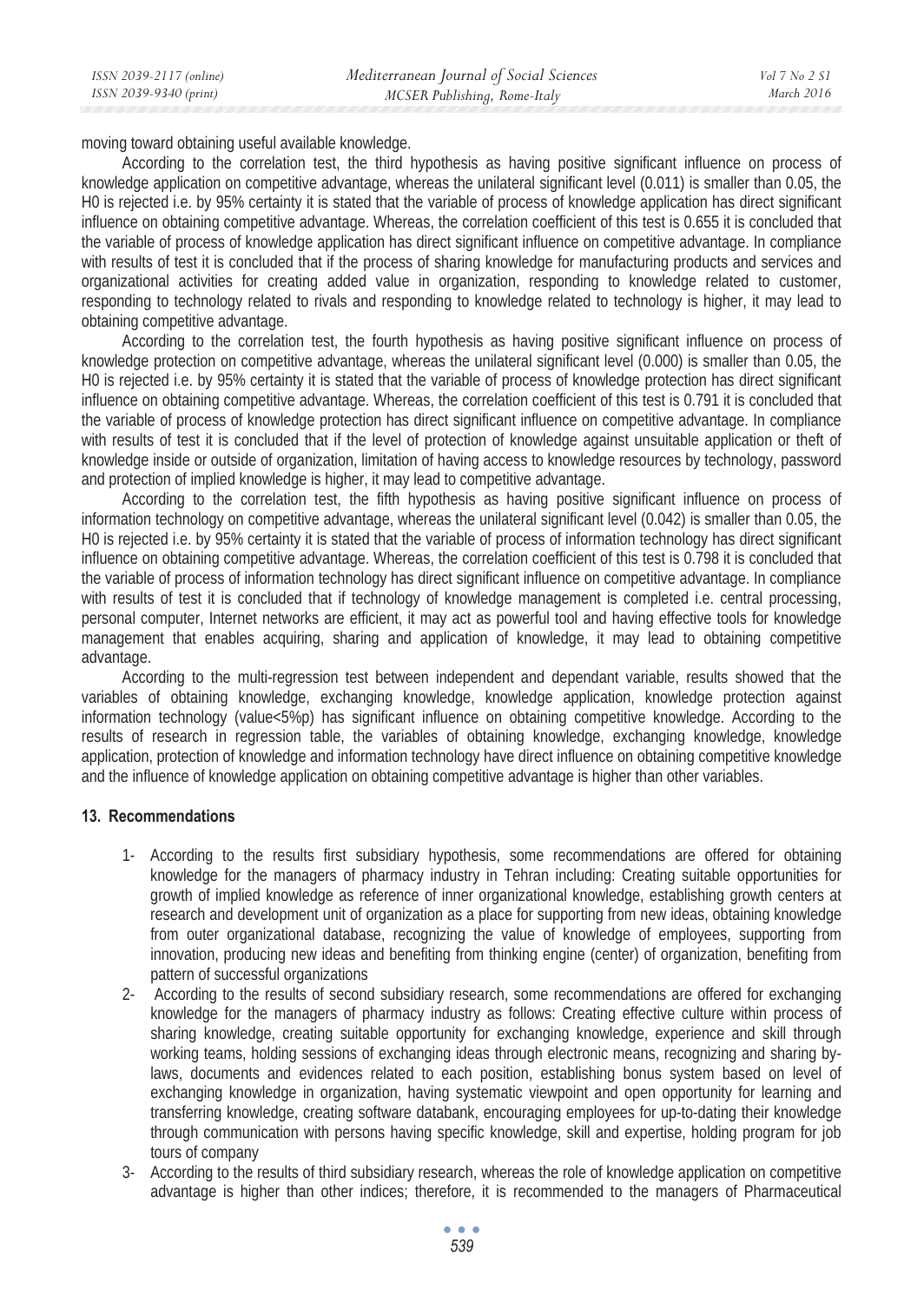industry to pay more attention to create opportunities of application of knowledge in aforesaid organizations. Some recommendations are including: establishing knowledge database, reengineering of older solutions for solving future problems, documentation of experiences due to previous projects for public application, allocating hours to hold sessions with experts and authorities of collecting new knowledge and information for improving projects, holding dialogue chamber in organization for having ask and answer sessions among coworkers.

- 4- According to the results of fourth subsidiary research, some recommendations are offered for exchanging knowledge for the managers of Pharmaceutical industry as follows: Establishing preventive systems, leaving employees from company, establishing on-line saving system in organization, establishing databank of organizational memory, knowledge reservoirs, registering experiences for public application at any time, place by any required person, communication with employees out of organization, management of documents including: reports and maps.
- 5- According to the results of fifth subsidiary research some recommendations are offered for improving information technology for the managers of Pharmaceutical industry as follows: Using up-to-date technology according to the world's recent advancements, establishing computer networks at different levels of organization, offering required training to employees for application of software, using Internet for obtaining information, establishing electronic knowledge database for persons having implied knowledge to communicate with each other without requirement for physical presence, using email, chat room, chat groups, audio and visual chat rooms, using software for knowledge producers, references of knowledge, users of knowledge available for public people.

#### **References**

- Afrazeh A. (2010). A problem solving method for customer knowledge management maturity (CKMM): Case study in some Iranian oil companies. Afr. J. Bus. Manage, 4(11): 2205-2215.
- Asgari Hamid, (2011),Knowledge Management and Knowledge Management Systems: Conceptual Foundations and Research Issues. MIS Quarterly, 5, – 6.
- Bontis, N., Dragonetti, N.C., Jacobsen , K. & Roos, G., (1999), "The knowledge Toolbox:: A reviiew off tthe Tools Available to Measure and Manage In tangible Resources"..European Management Journal Vol 17 No..4 August ,pp.391--402.
- Desouza I.& Awazu M.(2006), The knowledge Toolbox:: A reviiew off tthe Tools Available to Measure and Manage In tangible Resources, Information Resources Management Journal, Vol. 15 No. 2, pp. 14-21.
- Drucker, Peter(1999),Management challenges 21st century,translated by Abdolreza,Rezaei Nejad,Tehran,Fara publishing.
- Gold. F., Arvind Malhotra; Albert H., Segars Andrew H., (2001),Journal of Management Information Systems; Summer; 28, 4; ABI/INFORM Global pg. 162.
- Gupta, A.K. and Govindarajan, V. (2000), ''Knowledge management's social dimension: lessons From Nucor Steel'', Sloan Management Review, Vol. 42 No. 1, pp. 77-80.
- Javaheri, P. A. (2010). *Explanation of the Factors Affecting Knowledge Management and Comparing Them with in Public and Private Organizations*. Master's degree thesis, faculty of management, Azad University of Tehran.
- Kalantar N., ( 2003), Designing of the knowledge management system by university of Technology of multifunction systems , Thesis of A.A program of Tehran university.
- McEvily, S.K. and Chakravarthy, B. (2002), ''The persistence of knowledge-based advantage: an empirical test for product performance and technological knowledge'', Strategic Management Journal, Vol. 23, pp. 285- 305.
- Mcgahan B. (2006), the impact of question structure when sharing knowledge, Electronic Journal of Knowledge Management, Vol. 1 No. 2, pp. 27-39.
- Mehdavi Q.(2009), Critical Success Factors Affecting Knowledge management Adoption: A Review of the Literature. IEEE Xplore, 66-83.
- Nguyen V.(2009),Critical Factors in Adopting a Knowledge Management System for Pharmaceutical Industry", *Industrial Management and Data Systems,* 105 (2), 164-183.
- Nonaka I., Ichijo K. (2007), Knowledge Creation and Management: New Challenges for Managers, Oxford university press (Ed).
- Nonaka, I & Takeuchi, H., 1995, "the knowledge-creating company: How Japanese Companies create The Dynamics of innovation"; Oxford University Press; New York.
- Piravi F.(2006), Designing of the knowledge management system by university of Technology of multifunction systems , Thesis of A.A program of Tehran university.
- Quinn, J. B., (1994), Intelligent Enterorise:A Knowledge and Service Based Paradigm for industry.Free Press, New York.
- Saedi,Mehdi,Nadaipour,Hamid (2006), Model of developing in placentation of knowledge management in Iran Khodro Co based on learning and source-centered glance of participation in information technology,The Second International congress of technologists management in information and development.
- Sallis, E., Jones, G., (2002),"knowledge management in Education." Great Britation: Kogan Press.
- Sanghani,Parag,(2014), Knowledge management implementation: holistic frame work based on Indian study, Pacific asia conference on